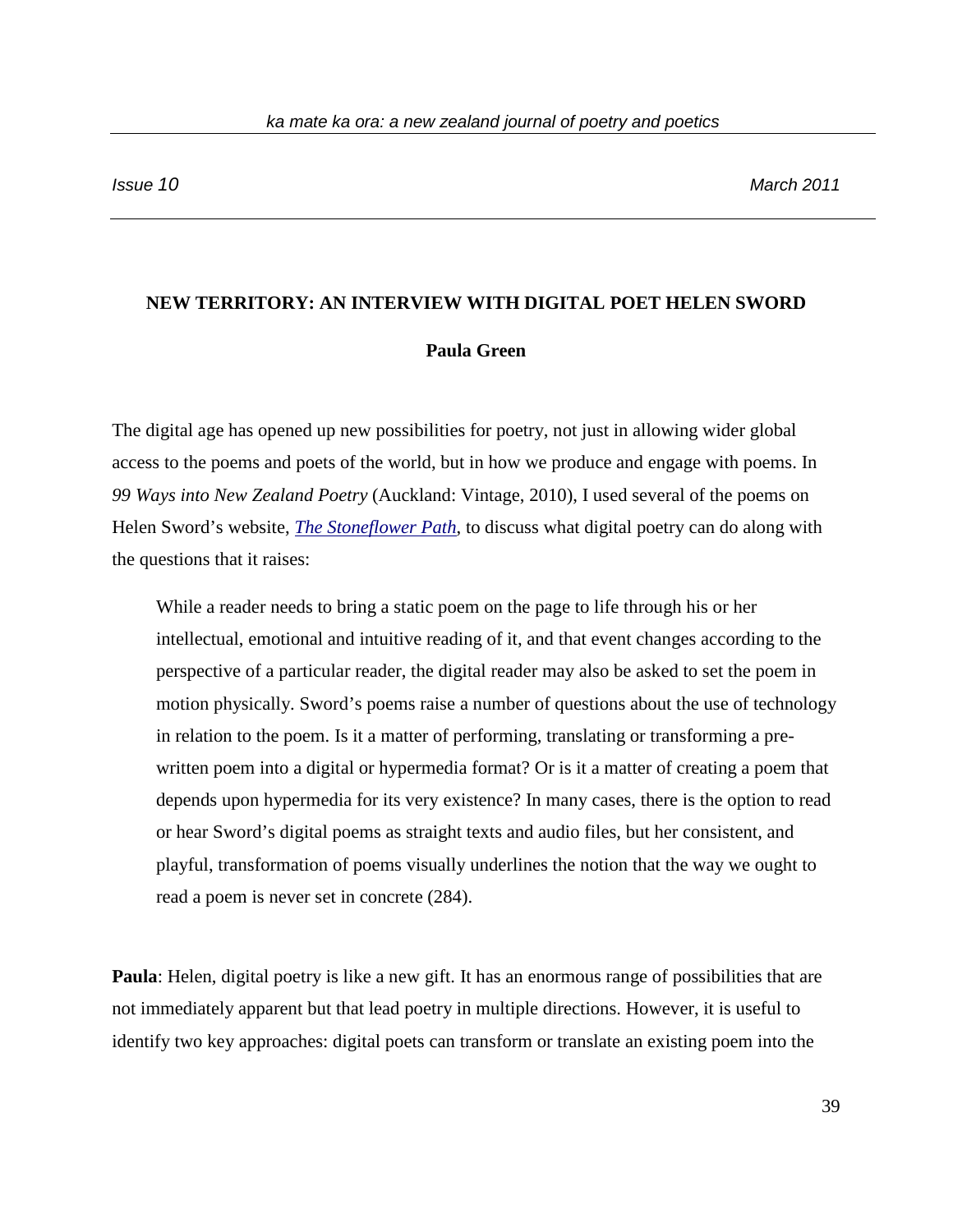new medium, or they can create new digital poems from scratch. Let's begin by exploring what digital technology can add to the existing poem in print.

**Helen**: That's the case of a poem that was 'born textual', then transformed into a new digital entity. I enjoy the challenge of digitizing an existing poem; but I also have some reservations about the process. Basically, you're taking a poem that already works perfectly well as pure text, and you're adding 'stuff' to it; in doing so, you're directing the reader's attention in a particular way. It's a bit like setting a poem to music: you're channeling the audience's emotions in one direction rather than letting them find their own path.



My very first digital poem was a 'translation' or digital interpretation of Apirana Taylor's poem *[Hinemoa's Daughter](http://www.nzepc.auckland.ac.nz/digital/media/02_Sword_Hinemoas_Daughter.htm)* for the 2007 [Great New Zealand](http://www.nzepc.auckland.ac.nz/digital/contest07.asp)  [Digi-Poem](http://www.nzepc.auckland.ac.nz/digital/contest07.asp) competition sponsored by the the New Zealand Electronic Poetry

Centre (**[nzepc](http://www.nzepc.auckland.ac.nz/)**). The competition rules required me to use the audio recording of Taylor reading his own poem, so I decided to produce an interactive digital version that would allow readers to create their own sound mixes. I started with a visual image inspired by the first lines of the poem: 'Her hair is so long / you could plait it all the way to the moon / and weave it with a sprinkling of stars'. The image itself – three strands of text surrounded by stars and a full moon – is very simple and static. However, when you click on each of the stars you open a sound file linked to a different section of the poem. You can play these sound clips in any order; you can even click on a single star repeatedly to get a kind of echo effect. So the digipoem is very much my *interpretation* of Taylor's poem; I use visual imagery and sound to call attention to its braided images and interwoven voices. A different digital poet would no doubt approach the poem very differently.

**Paula**: Your music analogy underlines the strengths and weaknesses of translating a poem from a print to a digital version. It is also like taking a novel and transforming it into film - it becomes a different entity, which is going to have its own new points of entry that might be inspired, revitalising or, worst-case scenario, disastrous. You could also think of it as a cover version of someone else's song. You can produce something new and exciting and remarkable, but on the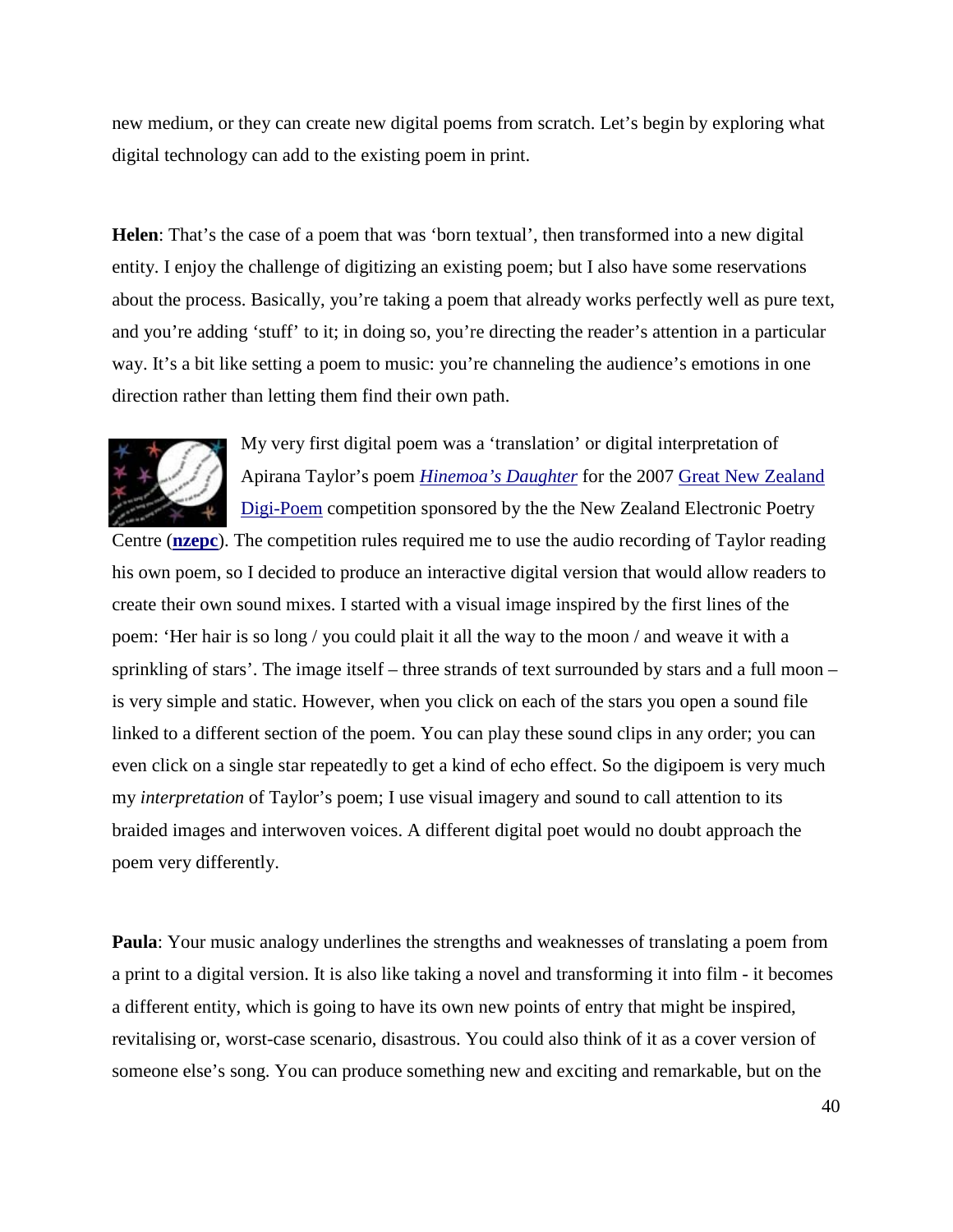other hand it is possible that if you lay down music and add visual images, you are actually drowning out the internal music of the existing poem.

**Helen**: Because I'm so conscious of this danger, I like to provide readers with other ways of experiencing that internal music. On my website *[The Stoneflower Path](http://stoneflowerpath.com/index.htm)*, every poem is offered in three distinct versions: as plain text *and* as voice recording *and* as a digital poem. So if you want to read or listen to the text of the poem on its own, you can. But you're also invited to compare the different versions and to make your own judgments about what is gained and what is lost when visual and hypertextual elements are introduced.

**Paula:** Let's turn to the poem that is created from scratch or 'born digital' – when it does not have its origins in print. As a start it would be useful to outline the key features that are available to the digital poet compared to the traditional poet.

**Helen**: Well, those features partly depend on the poet's grasp of digital technology. I don't write my own code; I'm completely dependent on commercial software programs like Dreamweaver and Photoshop and Flash, which imposes certain limitations on what I can do. But I've long since learned that the most striking and effective digital poems are often the ones produced using the simplest technology. So I don't worry all about the whizzy technological tricks I haven't yet mastered. Instead, I focus on making the most of relatively simple techniques, such as using hyperlinks to create a non-linear or random sequence.

**Paula**: Can you show us some examples that illustrate how a digital poem can change the reading experience for the reader?



**Helen:** One example is *[Rēinga](http://www.nzepc.auckland.ac.nz/kmko/07/ka_mate07_sword.asp),* which appeared in an issue of *ka mate ka ora*  [issue #7] devoted to poetry and the visual arts. I based the poem on a static image, a mosaic depicting an iconic New Zealand coastal scene. The original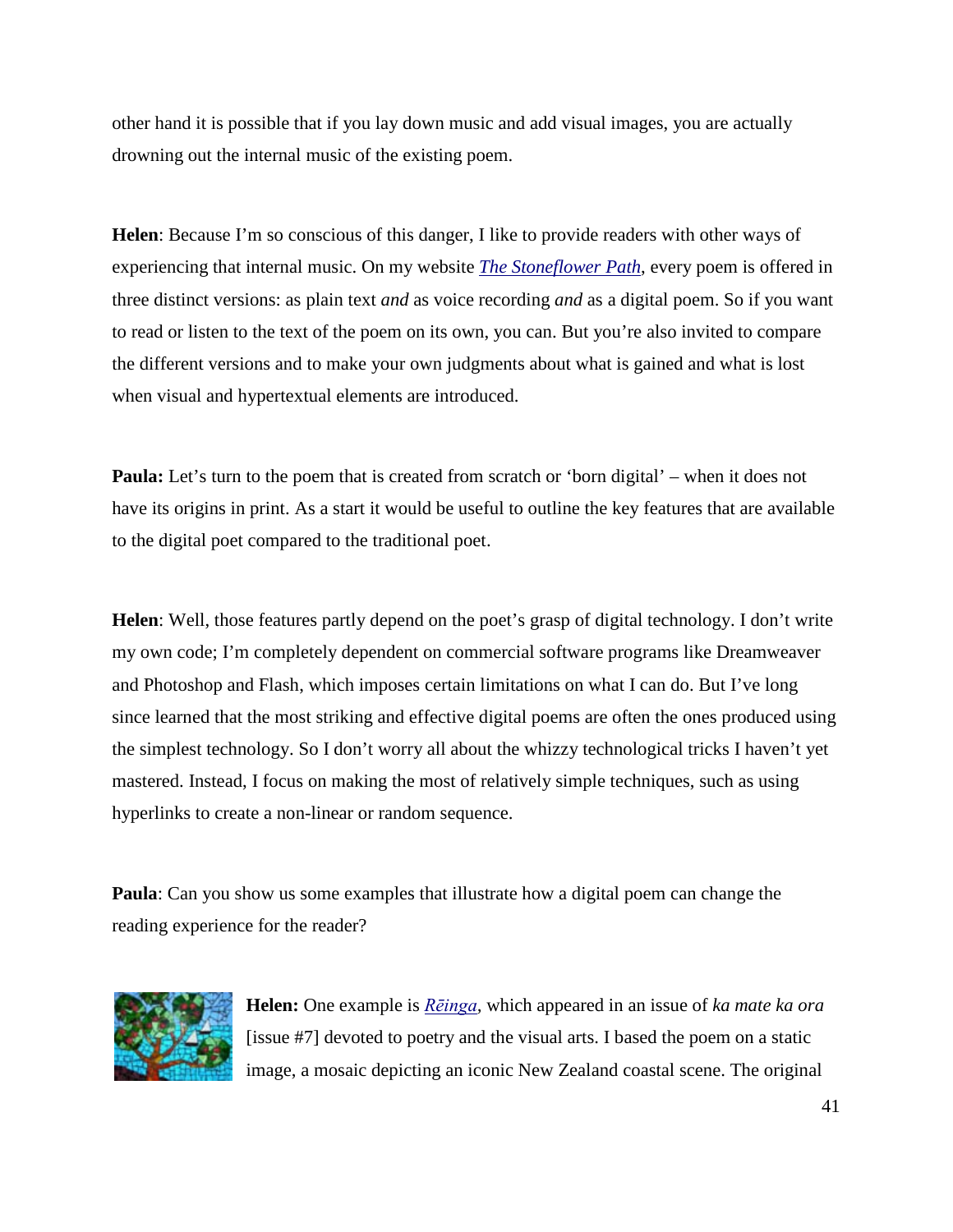mosaic now resides in California, but the digipoem gives it a new existence in cyberspace. Cape Reinga is the place in the Far North where, according to Māori legend, the souls of the dead leap down the roots of the old pohutakawa tree and start their journey to Hawaiiki. The poem begins 'at the place of leaping' – everybody gets the same first line, as you would when you read a traditional poem. But as soon as you start moving your mouse around to find the next link, you find you have two choices. There are two sailboats: one of them will take you to the line 'This is how I want to live'; the other one will take you to the line 'This is how I want to die'. It's your choice which of these forking paths you want to follow. From then on, every link you click on takes you to a new image based on the original mosaic; I think I used every single available Photoshop filter. And on each new page, the 18 pohutukawa blossoms, the 2 sailboats and the moon are all hyperlinks that lead you elsewhere. I have randomized the links as much as possible, so that there is no way I could predict anybody's choices, anybody's path through the poem; there are literally millions of different combinatory possibilities. You can go on clicking forever, or you can decide at some point that you are tired of it and stop. This is of course radically different from how a linear poem works, where you get the same poem every time. Or maybe it's not so different… even with a traditional text, every reader brings a unique perspective to the poem. So I guess you could say that I'm using the hyperlinks in *Rēinga* to call attention to the reading process itself, even while I'm playing with and subverting readers' expectations.



In another one of my poems, *[Inspiration](http://stoneflowerpath.com/inspiration/index.htm)*, I use mouse-overs rather than hyperlinks to raise similar questions. Like *Rēinga,* this poem starts with a mosaic frame: I don't need to use the actual words 'mosaic' or 'frame' to let

readers know that both images have a powerful metaphorical function in the poem. As you mouse around inside the frame, you discover that when you pass over the title, 'Inspiration', the word 'Plagiarism' pops up: it's the poem's secret title. And when you click on the title, the full text of the poem appears. But if you move the mouse around over the words, you discover that behind each stanza there is something else. For example, when you mouse over the opening lines of the poem – 'slanted stars / weight the truth' – you get a line from Emily Dickinson: 'tell all the truth but tell it slant'. Further down, when you mouse over the lines 'not text but texture'*,* you get a quote from Vladimir Nabokov's novel *Pale Fire*: 'this was the real point, the contrapuntal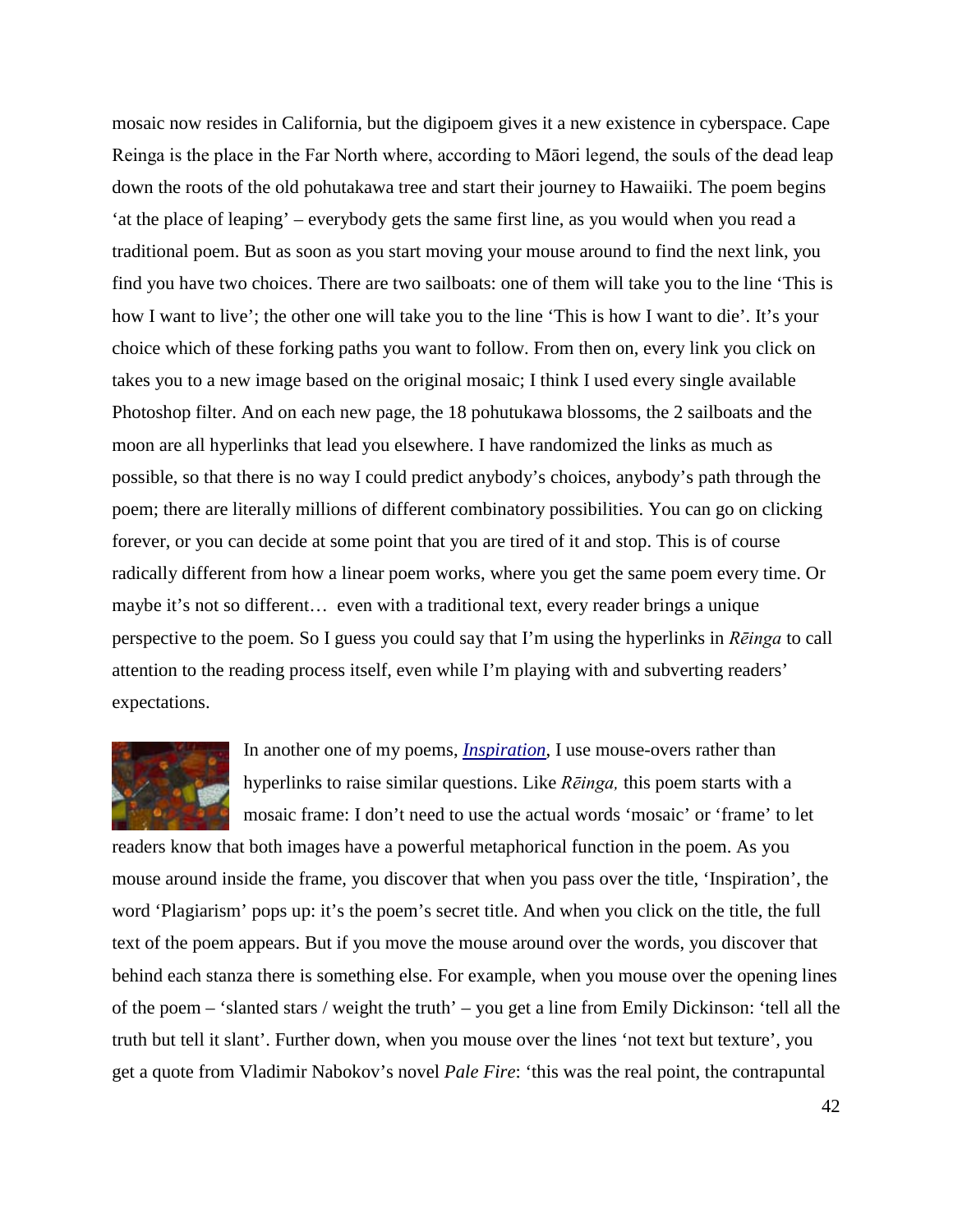theme. Just this, not text, but texture.' For me, that line sums up my digital poetics. A poem like this does not consist of text alone: its meaning also resides in the mosaic frame, the mouse-overs, the way you read it. Through its very structure, the poem is letting you know that all its lovely lines have in fact been stolen from other poets. We could call this process *inspiration*, or we could call it *plagiarism*, or if we're literary critics we might call it *intertextuality*. In fact the poem is about what *all* poets do when they make a poem, and what mosaicists do when they make a mosaic: you smash stuff up, you reconstitute it. You make something new, but you do so by appropriating and transforming materials that others have used.

**Paula**: There is the crucial notion that when you write a poem it stands upon the history of poetry writing. In a way, you have shadow poems that drive your poetry and you have picked some that are illuminated behind your couplets. Which is really nice, I like that. The motivation behind *Inspiration* stands for any poem we write or read. When I read a poem, I have my own shadow quotations that I bring to my reading, that are lurking behind, and that are now jostling with yours.

**Helen**: I'm playing with my own composition process here, trying to incorporate that process into the final product. But I'm also trying to make a larger point about the poetic process in general.

**Paula:** Can you talk about how digital poetry draws upon traditional poetic tools? For example, there is a way in which any digital poem is going to be highly dependent upon *sound*, whether it is the audio track we actually hear or the way in which the words resonate in our minds.

**Helen**: When I'm working on a digital poem, or for that matter a traditional print poem, I'm always thinking about sound and performance, about the musicality of the language. I love reading poems out loud; I'm not one of those poets who believes that the words are happier on the page all by themselves or that they should be read with no expression. I'm interested in the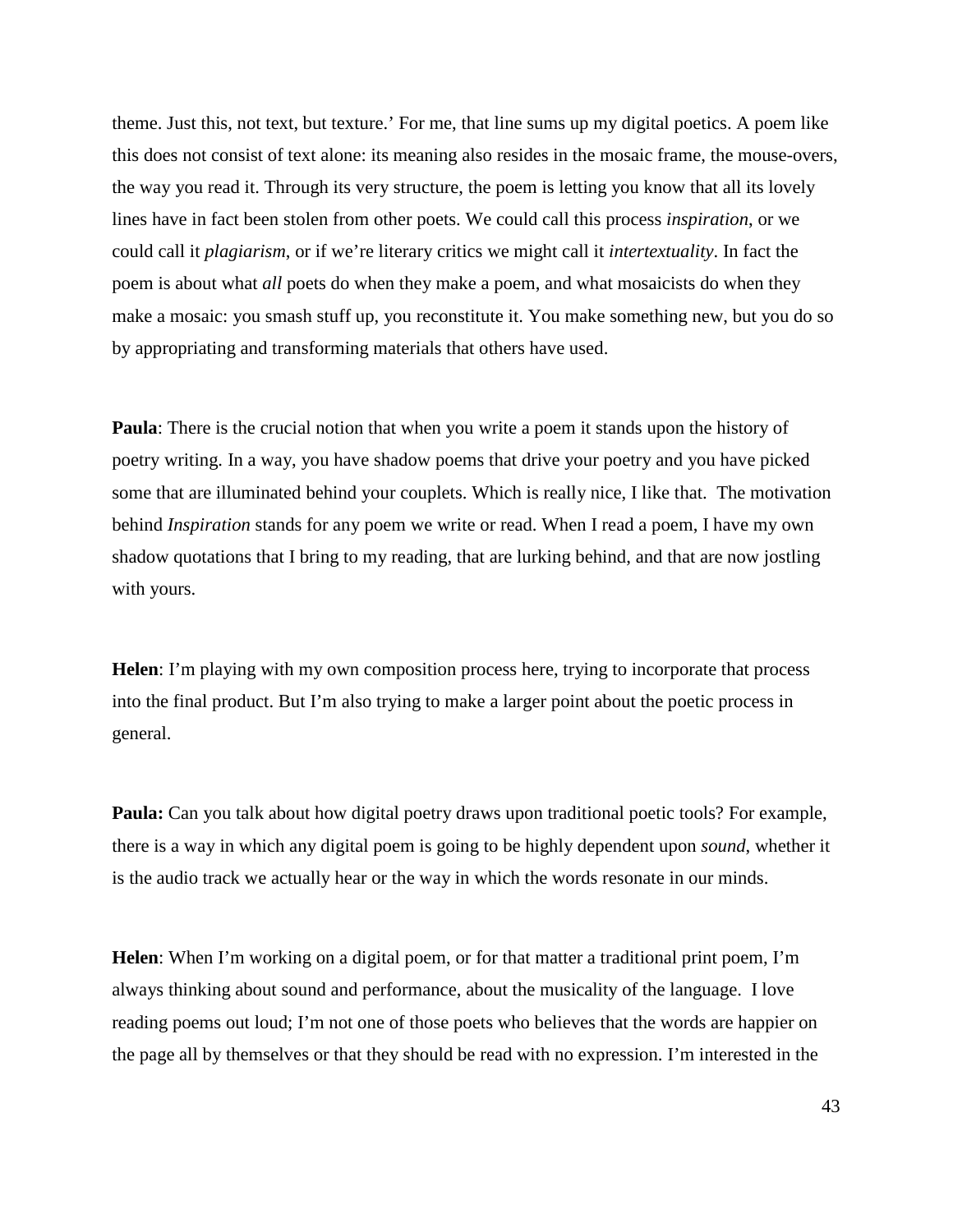flow of poems through bodies: the poet's lungs, the listener's ears. That's why I've made audio recordings of all the poems on my website. Every single one of those poems – whether it was 'born textual' or 'born digital' – has passed through my vocal chords in that really visceral way. I don't use music much in my digital poetry, but I'm *always* writing for the voice.

**Paula**: Another strong feature of traditional poetry is *image*: the way a poem paints pictures through words. If you take the digital poem, image is going to be fundamental, but it is going to work in different ways.

**Helen**: I'm quite an imagistic poet even when I'm working with text alone. And I love colour – real colour, not just verbal descriptions of colour. So for me, one of the great pleasures of writing digital poetry is that I get to play around with images and colour and fonts and all those cool Photoshop filters. The risk, though, is that those visual features will simply add distractions to the poem or impose a kind of simplistic overlay, rather than challenging the reader's understanding and posing new questions. For example, if I write a poem about a sunset and then superimpose the text on top of an image of a sunset, I'm not really adding anything, am I? I'm simply showing the reader an aspect of the poem that is already perfectly obvious.

**Paula**: Maybe it is a case of movement or of juxtapositions becoming more fertile when you are absorbing a digital poem. If you have a poem about a sunset, and you've just got an image of a sunset behind it, the movement or juxtaposition is not particularly fertile. But if you juxtapose less obvious connections the resulting poetry might offer less expected relations. You can do this with words in a poem. In the digital setting you can do it with words and visual images in a way that opens or widens gaps for the reader's imagination.



**Helen**: At least, you hope the digital poem will open up those gaps. Your question brings to mind *[Elegy for Ilinca](http://stoneflowerpath.com/ilinca/index.htm)*, a haiku elegy that I wrote in memory of a friend who died of cancer. Like *Hinemoa's Daughter*, this is an example of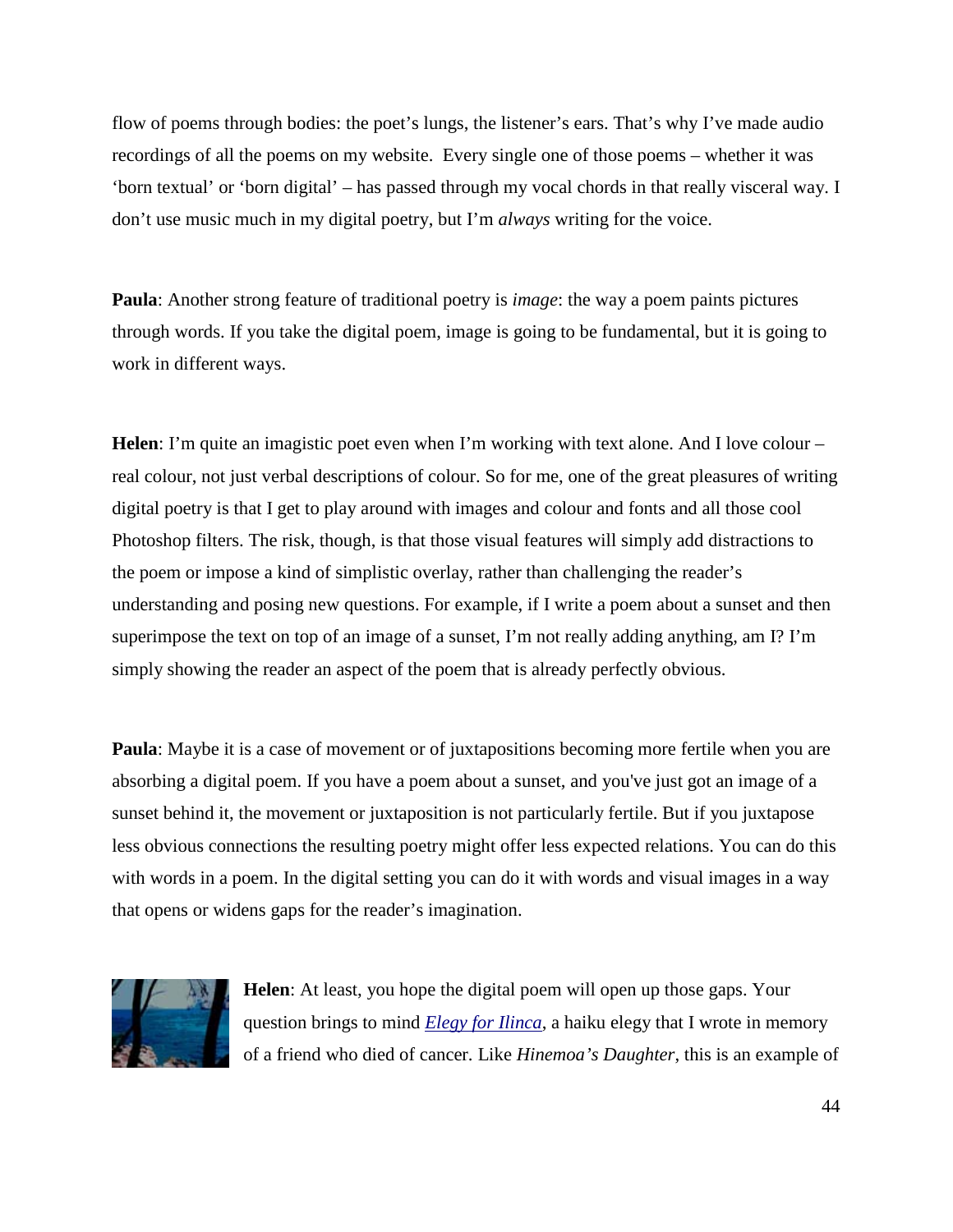a poem that was 'born textual' and later digitized – but in this case it was my own poem, not someone else's. I had this beautiful photograph I had taken in Mallorca the summer that I went to visit Ilinca**,** not long before she died. To me that photo was so powerful and evocative that I naturally wanted to bring the photo and the poem together. But the photo really has nothing to do with the poem. So when I present this poem to an audience, I like to read the poem aloud first and invite people to focus on its imagery: the mill, the children, the rooftop, the figs, the sandcastle, the hands, the music, the urn, the hat, the dark dreams. Then I show them the digipoem, which depicts none of those things; all you see is that beautiful stylized landscape, slowly darkening with each stanza, each click of the mouse. On the penultimate page, against a background of total darkness, you get two lines of text – '*barefoot, clear-headed,/ dancing on the starry roof'* – and then the final click takes you to the last line of the poem, '*Ilinca alight'*, on a black page illuminated by stars. It's a pun, of course: Ilinca alights from the roof, but she also lights up like the stars. It's also a classic elegiac ending: the loved one has been absorbed into nature. The reader might not notice the 'alight' pun in the plain text version, but I make sure that they see it in the digipoem. At the same time, though, I'm aware of all the other visual images in the poem that have been erased by the power of that darkening landscape. It becomes a very different poem, a very different reading experience.

**Paula**: At the Going West Literary Festival last year, you also talked about poetic *form*, the way it can feel artificial but can also lead to unexpected places. How does poetic form work in the digital setting?

**Helen**: Well, writing a poem that is 'born digital' is in many ways analogous to writing a formally structured poem. In both cases I start out by setting up a technical challenge for myself – 'okay, I'm going to write a poem that fits within this structure' – and then the words have to follow, rather than the other way around. A formal rhyme scheme radically limits your word choice at certain key points in the poem: within that range, you've *got* to make one of those words work. And so you have to become quite creative about how you are going to do that.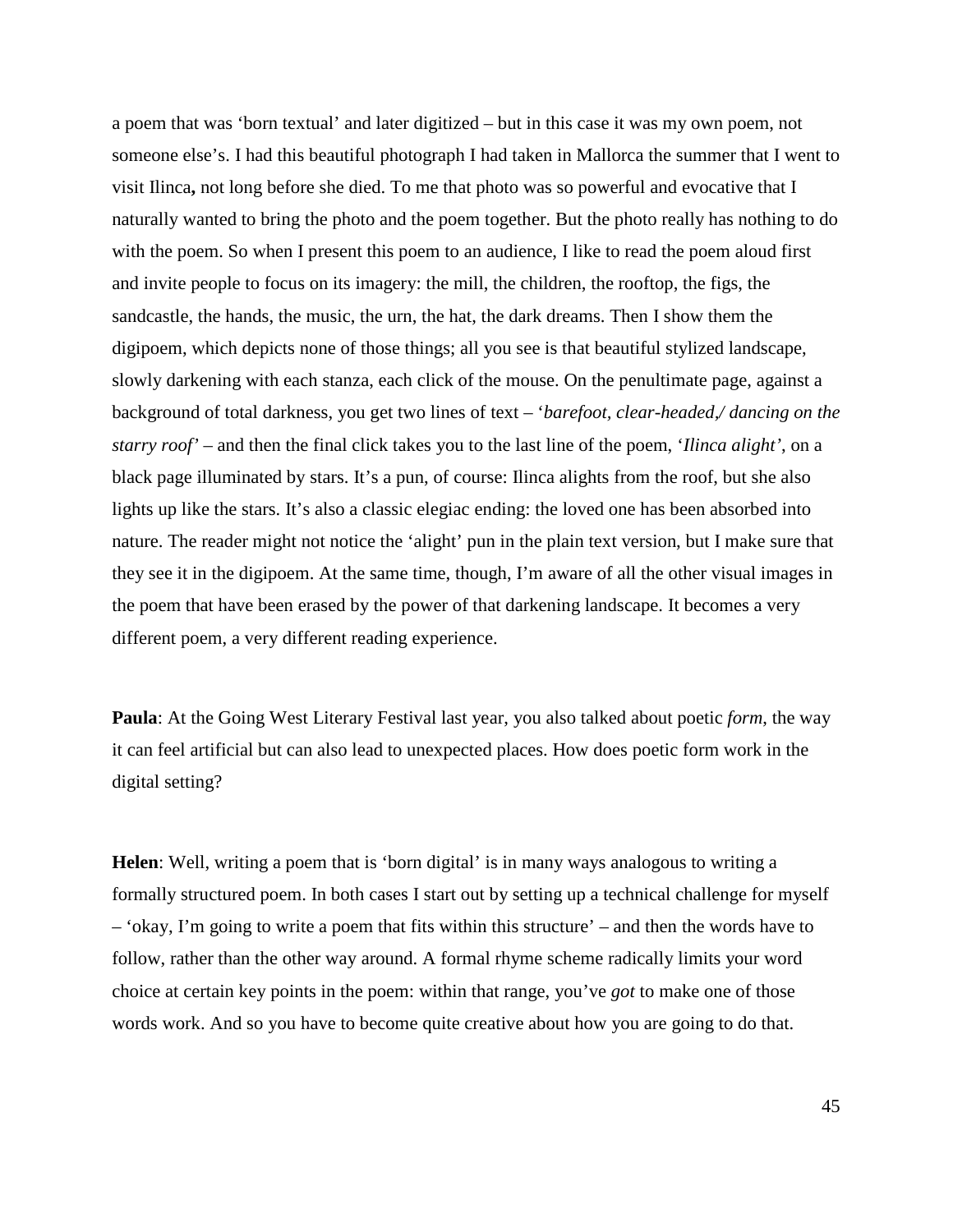Sometimes that process can leave you feeling as though you've produced something a bit forced and contrived, but when it works well it takes you to places you might not have got to otherwise.



Many of my 'born-digital' poems started out as formal challenges. *[Flagrante](http://stoneflowerpath.com/flagrantedelicto/index.htm)  [Delicto](http://stoneflowerpath.com/flagrantedelicto/index.htm)* was one of very first digipoems I ever wrote; I had this image in my head of a poem shaped like a braid, with three smaller poems woven inside it.

When you read the plain-text poem there is no way you could know that the hidden poems are there. But in the digipoem, when you click on each of the coloured strands of the braid, the hidden strands of the poem are revealed. There's also a secret link on the word 'braid' inself, which leads you to the three secret poems laid out side by side. This poem shows how a digital poet can use colour and shape to give a new dimension to the language of a poem. But coming up with that language – writing a text that would fit into the shape I had in mind – was a formal challenge, definitely. The shape came first, the poem had to follow.



Recently I decided to increase the level of challenge by writing a 'born digital' sonnet – and what's more, a sonnet on a classical theme. In fact I ended up writing two parallel sonnets, as you can see when you mouse over the title

page. *[Arachnophilia](http://stoneflowerpath.com/arachne/index.htm)* is written from the perspective of Arachne, who challenged the goddess Athena to a tapestry-making contest; *[Arachnophobia](http://stoneflowerpath.com/arachne/index.htm)* gives us Athena's side of the story. Arachne is the voice of the web, of digital poetics; she likes colour, she likes kinetic text, she likes to play with new media. Athena is the poetic conservative; she finds Arachne's work gimmicky, she wants the purity and delicacy of the words on their own. And I, of course, am sympathetic to both those views. So I am pitting their voices against each other without taking sides myself. You can click from the title page into either Arachne's or Athena's poem, and in either case you will find the first eight lines, the octet, perched like a spider on a web. But as you move the mouse to slide back and forth between the two voices, you'll find that they mirror each other – the two poets are echoing each other's accusations. And then when you click through to the sextet, you see six lines of text weaving horizontally and vertically across the page, but you can't tell who is speaking anymore; in fact both poets are saying exactly the same thing, they're not as far apart in their positions as they think. In the audio version of the poem, too, you hear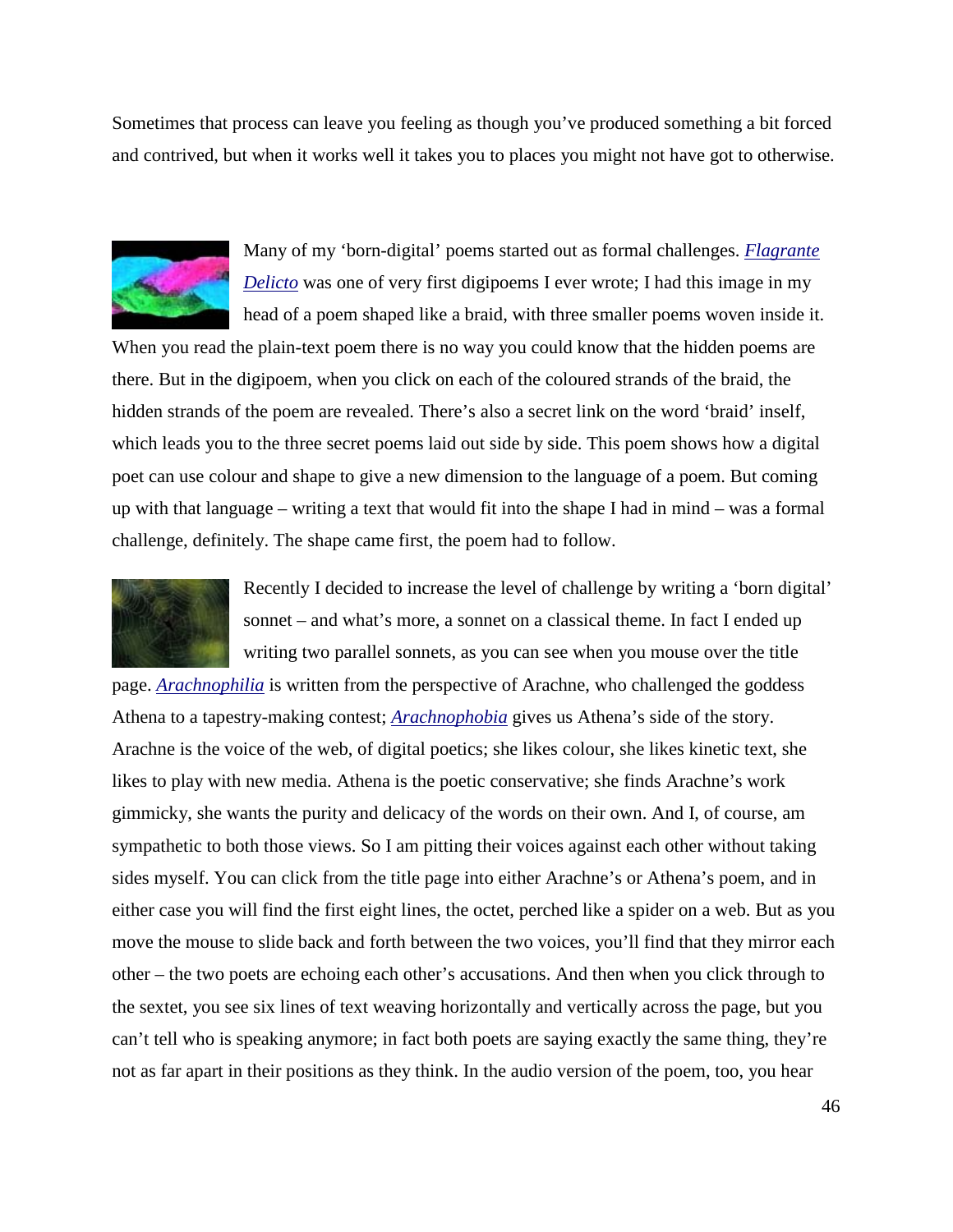the voices weaving into and around each other. So once again I'm using the digital medium to highlight ways in which the print and the digital modes speak to each other.

**Paula**: Your digital poems seem to make links with the theories of readership and the reader that have developed over previous decades. There were also movements such as concrete poetry and Dadaism that created a new kind of liveliness on the page which was surprising and unexpected and required readers to read in a completely different way.

**Helen**: Like the concrete poets, I'm trying to set up a complex, visually compelling reading experience, one that engages the reader on many different levels. That's why nearly all of my digital poems are interactive – the reader is not just sitting back and passively watching a video. You are controlling where you go in the poem and the speed at which you travel.

**Paula**: Although you could argue that if you digitized a poem in a video format, in the spirit of a Len Lye movie, the textual movement would work on multiple levels with a soundtrack that was in keeping. Thus there would be ample opportunity for the reader to engage with the work in different ways.

**Helen**: That's a good point. Watching a movie is never an entirely passive experience; as an audience member you are always engaging with the work in some way. But nor is it a tactile experience; you're sitting there in the dark, with no influence over the movement or speed of the text. In most of my digital poems, I try to create an experience that is less like watching a movie and more like reading a book: you can flip through, you can linger, you can go forward, you can go backwards, you can read at your own pace.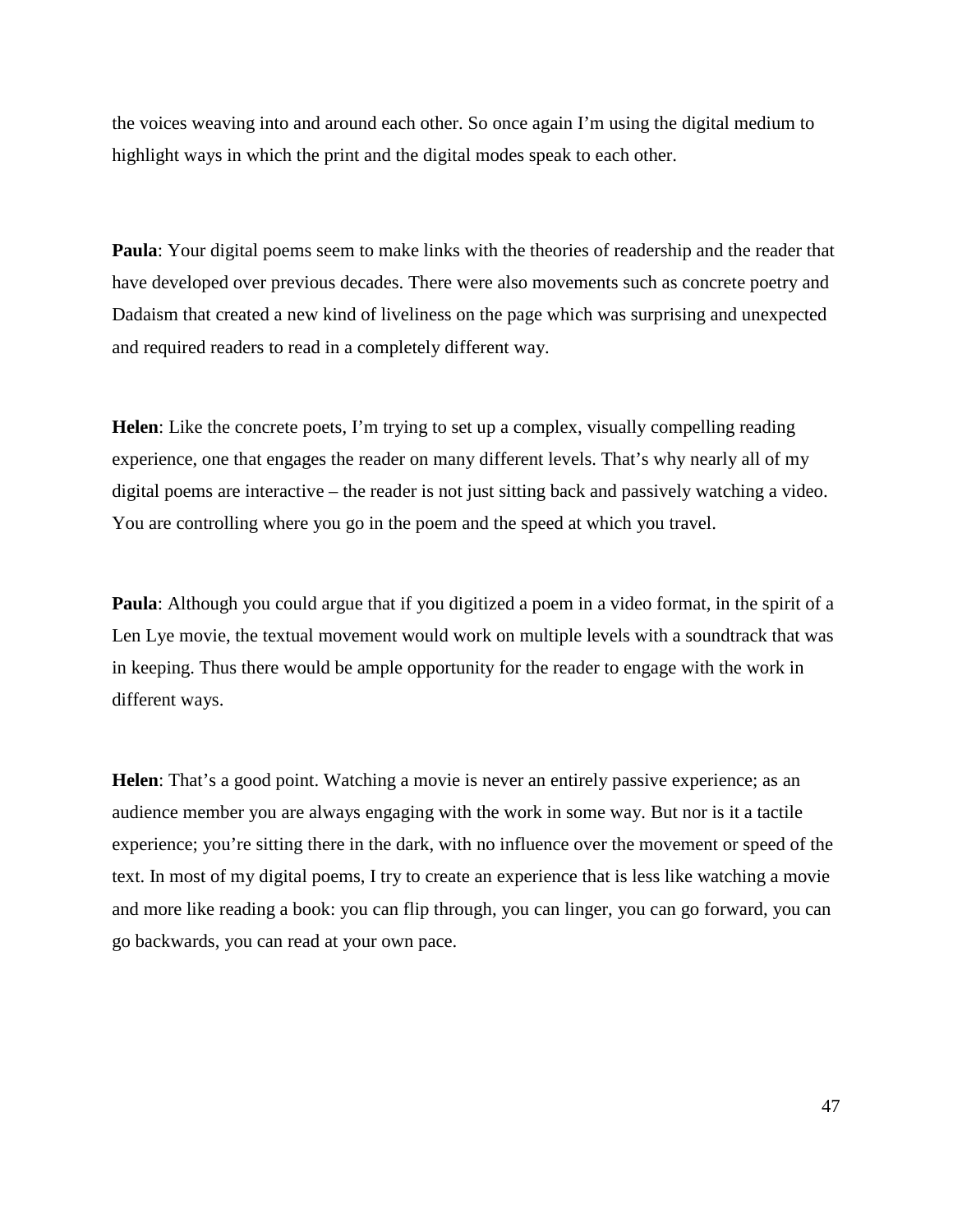**Paula**: As a digital poet, Helen, I think you are demanding a more proactive engagement, a mechanical engagement as well as an intellectual engagement.

**Helen:** I'm deeply interested in the materiality of the reading experience. And I'm also interested in exploring intersections between the material and virtual spheres. You'll notice that a lot of my poems incorporate digital photos of mosaics and jewellery – usually my own work – or of



material objects associated with the writing process, such as books or paper or feathers. For example, my poem *[Bookmark](http://stoneflowerpath.com/bluebook/index.htm)* depicts a book containing a handwritten poem with a homemade bookmark lying across it. I wrote the poem in

memory of [http://stoneflowerpath.com/bluebook/index.htms](http://stoneflowerpath.com/bluebook/index.htm)omeone who died under very tragic circumstances; in contrast to *Elegy for Ilinca*, which is celebratory, this poem is not at all redemptive. So once you've clicked past the title page, all you can do is watch helplessly as the ink fades and the poem eventually disappears. Yet it's a very tactile poem. We think of books as material objects in danger of extinction, but this particular book becomes almost *more* real, more embodied and earth-bound, when it's projected on the computer screen. I've always been fascinated by the shape and substance of books – paper, typography, all that sort of thing – and I'm trying to extend that fascination into the digital medium, rather than allowing the digital medium to extinguish the material world.

**Paula:** Of course, the computer screen does not have the warmth and the intimacy of the book. Yet in a way you are reaching out for the personal, aren't you? When you are talking about your poems, I can see that they all have a strong connection to the personal. In a way that is putting the ticking heartbeat of the human into the digital poem.

**Helen**: I love experimenting with language and form, but I'm a lyric poet at heart. I am interested in making an emotional connection with readers, definitely. In fact, I've recently begun exploring the collaborative possibilities of digital poetry, which is another way of amplifying that 'ticking heartbeat'. At the [Home and Away Trans-Tasman Poetry Symposium](http://www.nzepc.auckland.ac.nz/features/home&away/index.asp) organized by Michele Leggott, I orchestrated two collaborative poems, *[Archipelago](http://www.nzepc.auckland.ac.nz/features/home&away/archipelago.asp)* in Auckland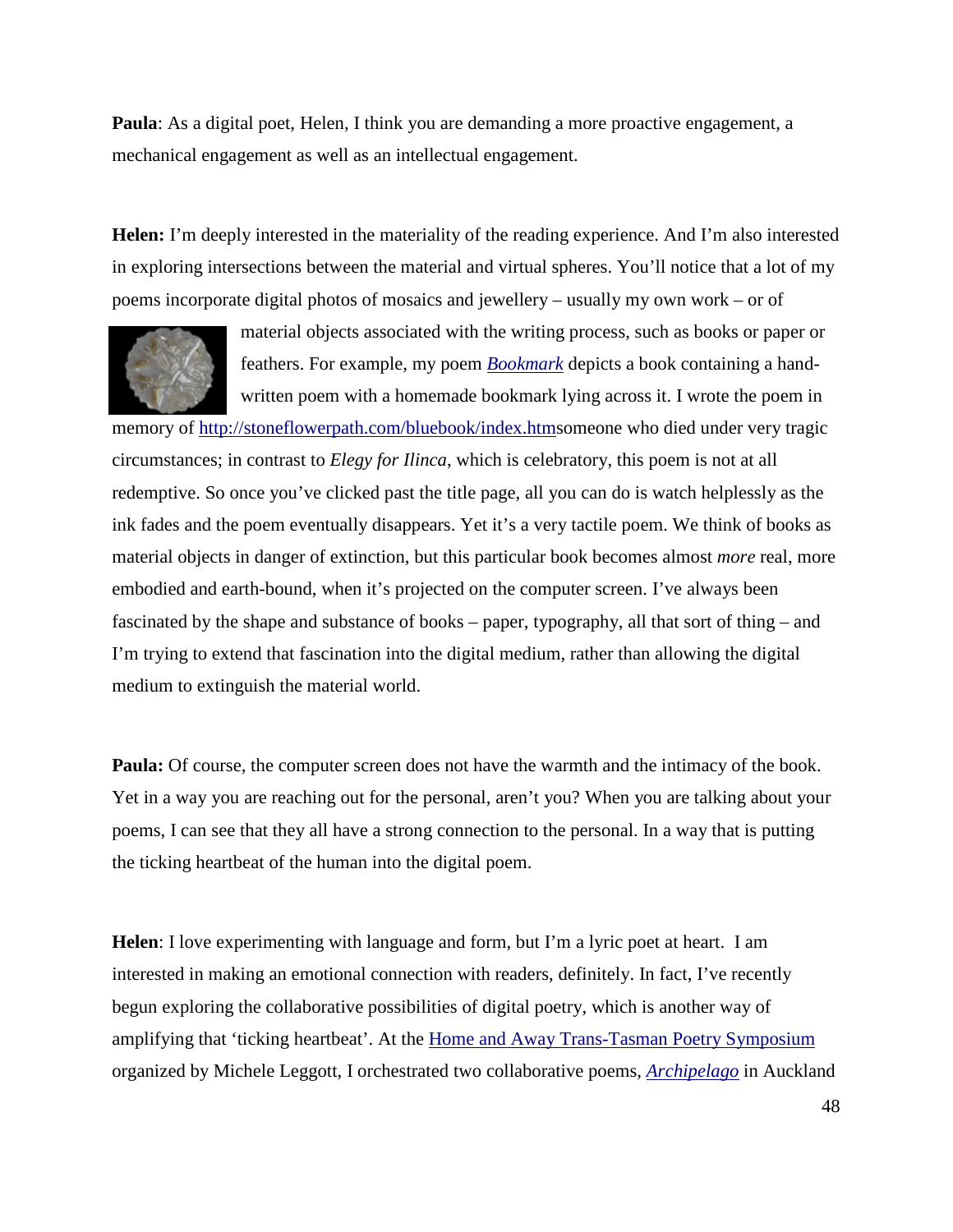



Patagonia.

and *[Astropelago](http://www.nzepc.auckland.ac.nz/features/home&away/astropelago.asp)* in Sydney; both poems were created in 'real time' by a group of poets who came together physically in a single room for just an hour or two. So the poems have one foot each in the material and digital realms. The poets have scattered now, but the poems are there in cyberspace for anyone to see: you can access them from Australia or New Zealand or any place in the world with an internet connection; you can send the link to your friend in Finland or

Like a lot of my other digipoems, these poems both have multiple entry points. In the hypertext version of *[Archipelago](http://www.nzepc.auckland.ac.nz/features/home&away/archipelago.asp)*, for example, you can read all 50 lines of the poem in any order by mousing over the poets' names and the objects they contributed. But there's also a video, which makes for surprisingly compelling viewing: you get to watch and listen to the 50 poets creating this archipelago of separate islands in linear sequence, one island at a time. Plus there's a photo gallery containing digital artefacts such as the notebook paper where the poets scrawled their lines, which often didn't match what they actually said on camera. It's a rich and vibrant text that memorializes its own process of creation and pushes against the boundaries of what poetry can do.

**Paula**: One final question: can you name another digital poet who has influenced you or whose work you particularly admire?

**Helen**: [Brian Flaherty](http://www.nzepc.auckland.ac.nz/digital/flaherty/index.asp) is one of my favourite digital poets – and I'm also lucky enough to have him as a colleague at the University of Auckland. If you look at his work and mine you might note a few similarities: for example, we are both really interested in playing with colour. But his digipoems are all Flash movies, whereas mine tend to use lots of hypertextual links; he is more interested in scripting a kind of performance for you, whereas I'm trying to get the reader to click. Most of Brian's poems are concerned with what happens when you are hearing words and music and seeing images all at once and they're all going by quite quickly. And yet he is posing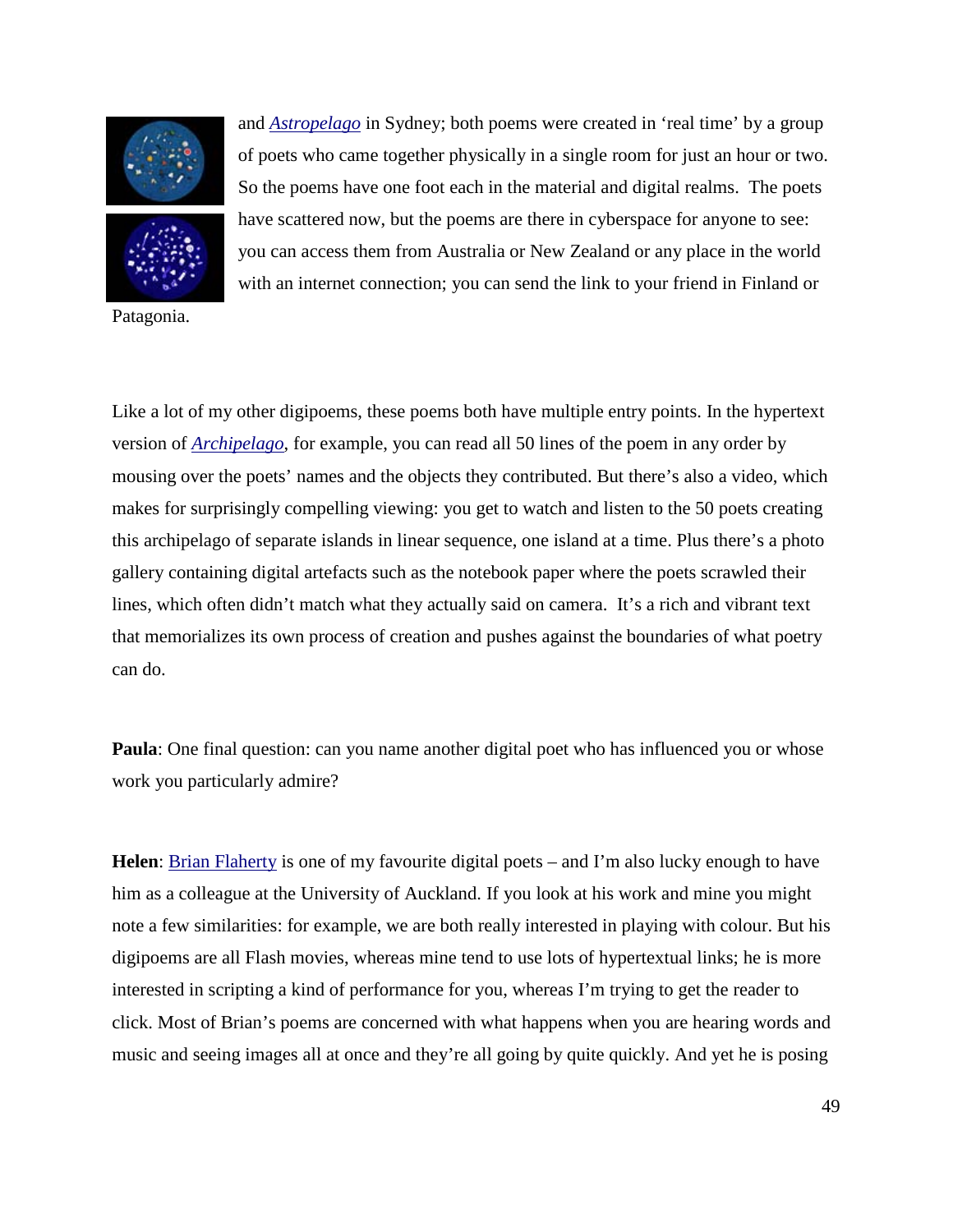many of the same questions that I am: What is a poem, and what strategies can we bring to our reading of a digital poem? I think *[White Scarves](http://www.nzepc.auckland.ac.nz/digital/flaherty/white.html)* is probably his most interactive poem in this sense. You cannot just watch it straight through and then leave; you have to stay there for a while, you have to make active decisions about *how* to watch it.

**Paula**: I love the way Brian uses words and images in *[I bought hats and shoes / It was a wild](http://www.nzepc.auckland.ac.nz/kmko/07/ka_mate07_flaherty.asp)  [night.](http://www.nzepc.auckland.ac.nz/kmko/07/ka_mate07_flaherty.asp)* The poem is like a little movie, but it's also unlike a movie. It is almost as though the words are the panning camera, as they physically move through Florence. It's a very slow, seductive pan.

**Helen**: Brian is not narrating the pictures, and the pictures are not illustrating the words. There are two narratives going on at the same time, juxtaposed. And he's added his own voice as well, which has been digitally modified to fit the noir theme. He's playing around with sound a lot more than I am, and with narrative sequence. I've found that it's very hard to create a sustained narrative when you're setting up non-linear structures.

**Paula**: Well, it would be a different kind of narrative, wouldn't it?

**Helen**: Yes, it would. I think a poem like *Reinga* does create a kind of narrative for the reader; I've structured it so that the lines can be read in any order. But all the pieces have to fit together in a certain way, and it can be quite challenging to get it right.

**Paula**: Ultimately digital poetry seems like new territory to me, it is completely open and the possibilities are endless. It is a big learning curve for everyone who engages with it - with risks to be taken and discoveries to be made. But at the same time, as you have said, you are drawing upon so many traditional poetic features.